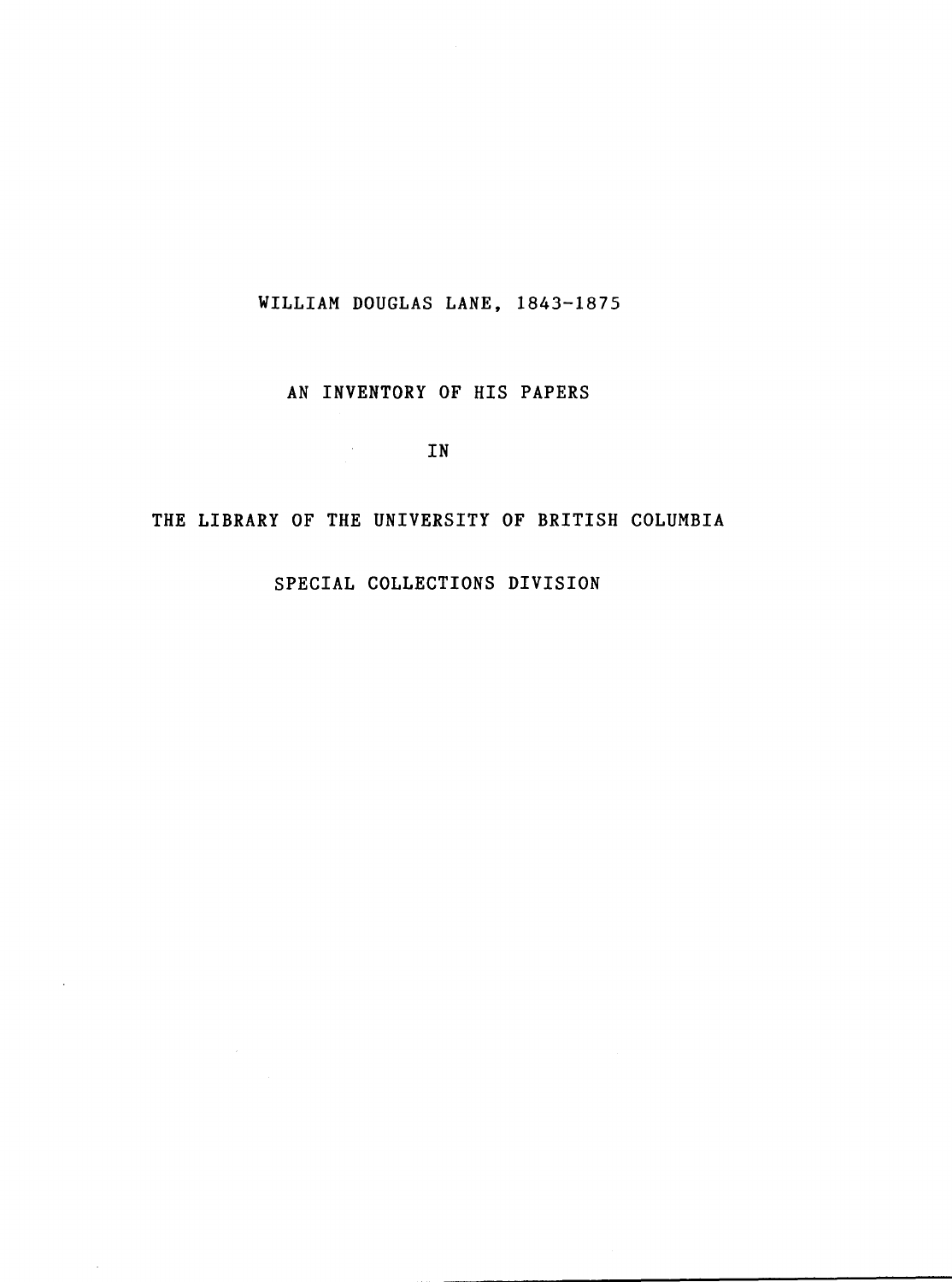#### William Douglas Lane Papers

#### 1843-1875

The papers consist mainly of correspondence and business documents accumulated by William Douglas Lane during his residence at Fort Garry in the employment of the Hudson's Bay Company. Lane first joined the Company in 1843 as a clerk. The papers relate mainly to business done at the fort--trading and organizing supply trips to other posts .

|     |                                              | I. INCOMING LETTERS, 1843-1875, n.d. (see appendix) $1/4.8$ 1- $(1-33)$ to |                     |
|-----|----------------------------------------------|----------------------------------------------------------------------------|---------------------|
|     | II. OUTGOING LETTERS, 1851-1873, n.d.        |                                                                            | $4 - 9$ $2 - 14$    |
|     | III. BUSINESS RECORDS, 1835, 1843-1875, n.d. |                                                                            | $4-10/53$ $2-15-13$ |
| IV. | LEGAL DOCUMENTS AND OTHER                    |                                                                            | $5.42 +$            |

V. MISCELLANY

Company

 $5.5 - 245$ 

 $\frac{1}{2}$  det  $\frac{1}{2}$  and  $\frac{1}{2}$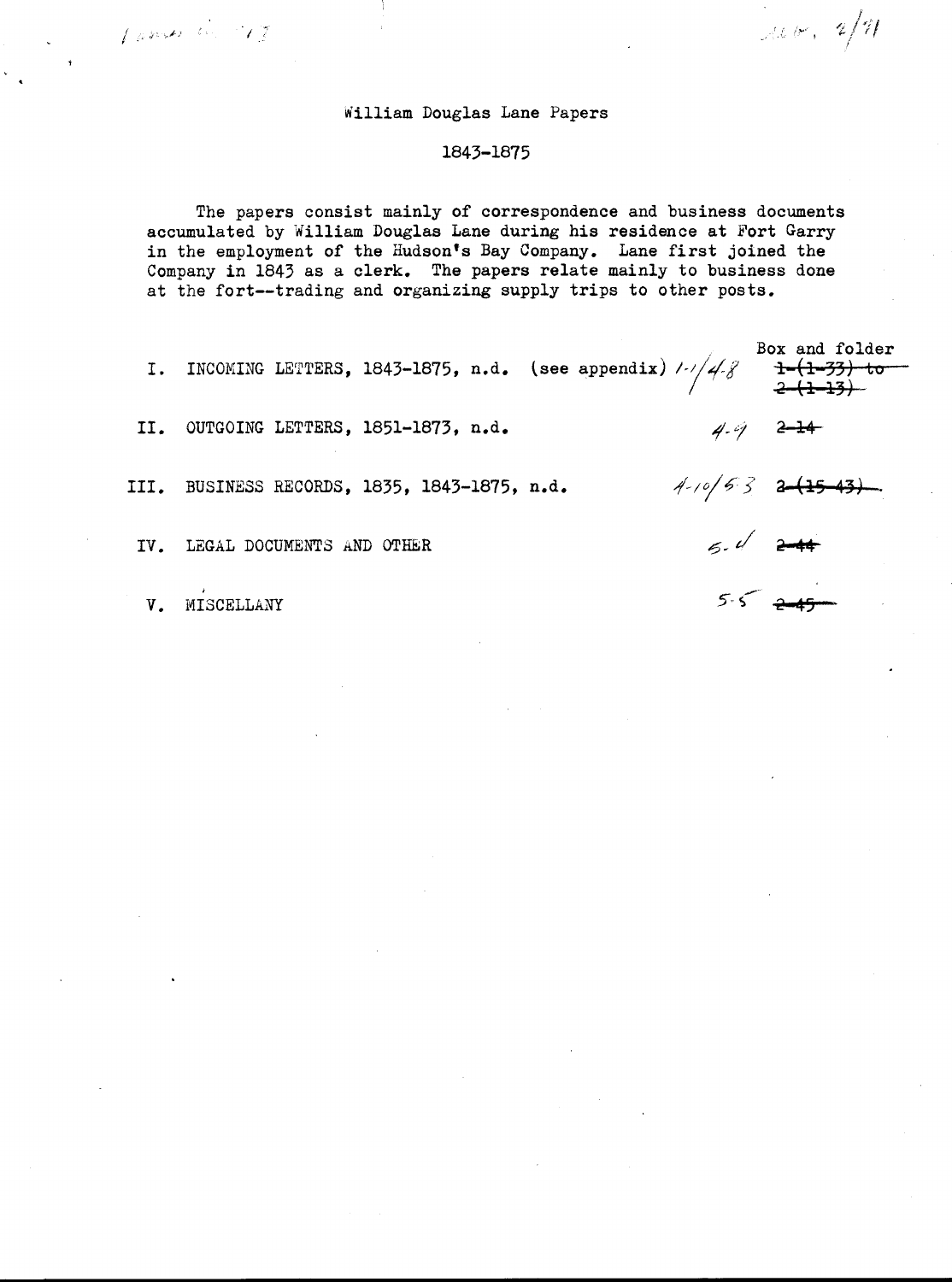$Lane/2$ 

Name Index

 $\langle \cdot, \cdot \rangle$ 

 $\hat{\mathcal{A}}$ 

| ADAMS, Charles                               | 17 July 1855                                                          | BEGG, Charles                       | 10 May 1854                                                                          |
|----------------------------------------------|-----------------------------------------------------------------------|-------------------------------------|--------------------------------------------------------------------------------------|
| ADAMS, George                                | 8 Jan 1872                                                            | BERLAND, Pascal see BRELAND, Pascal |                                                                                      |
| ANDERSON, David (Bishop of<br>Rupert's Land) | 21 June 1851<br>15 June 1854<br>n.d. 1855<br>4 June 1856<br>n.d. 1861 | BIAS, John                          | 13 Jly 1859<br>15 Jly 1864<br>n.d. 1871<br>23 Jun 1871<br>26 Mar 1872<br>11 Apr 1872 |
| ANDERSON, James                              | 10 Jan 1872                                                           |                                     | 1 May 1872<br>19, 25 Sept1872                                                        |
| ANDERSON, Margaret J                         | 28 Oct 1850<br>n.d. 1855<br>n.d.                                      |                                     | n.d. 1873<br>9 Jan 1873<br>6 Feb 1873<br>7 Mar 1873                                  |
| ANDERSON, William                            | 24 Jun 1868                                                           |                                     | 12 Apr 1873                                                                          |
| ARMIT, David                                 | 24 Feb 1868<br>16 Oct 1871                                            | BIRD, Curtis J                      | 24 Jun 1864<br>n.d.<br>7 Jun 1870                                                    |
| ATKINSON, John                               | 31 Mar 1873                                                           | BISHOP, William                     | 20 Aug 1872                                                                          |
| BALLENDEN, John                              | 20 Jun 1850<br>n.d. 1852<br>1854-1855                                 | BLACK, John                         | 7 Aug 1851<br>16 Oct 1851<br>8 Nov 1851                                              |
| BALLENDEN, Sarah                             | 16 Apr 1852<br>20 Jly 1852<br>3 Sep 1852                              |                                     | 26 Jun 1852<br>22, 24 Jun 1853<br>1854<br>7 Apr 1855                                 |
| BALSILLIE, Jno.                              | 10 Apr 1873<br>21, 22, 23,<br>29 Apr 1873                             |                                     | 3 Jun 1862<br>9 Aug 1872                                                             |
| BANNATYNE, Andrew G. B.                      | 9 Jan 1851<br>n.d. 1851                                               | BOUCHER, Louis<br>BOUVET, Francis   | 9 Jly 1872<br>28 Feb 1860                                                            |
|                                              | 25 Jly 1865<br>29 Nov 1865                                            | BOUVIER, John B                     | 23 Apr 1859                                                                          |
|                                              | 24 Aug 1868<br>$n_{\bullet}d_{\bullet}$                               | BOYD, A                             | 30 Oct 1871                                                                          |
| BANNERMAN, S                                 | 10 Jan 1873                                                           | BROUGH, John Y                      | 25 Apr 1873                                                                          |
| BARNSTON, George                             | 26 Sep 1854<br>12 Jan 1855<br>27 Apr 1855                             | BRUNEAU, François                   | 25 Apr 1865<br>1 May 1865                                                            |
| BASSON, C                                    | 14 Jly 1858                                                           | BUCHANAN, A                         | 1852-1853<br>W<br>n.d. 1854                                                          |
| BECK, Walter                                 | 5 Mar 1873                                                            | BUNN, John                          | 2 Apr 1856<br>n.d. 1856                                                              |
| $\mathbf{s}$<br>BEDDOME, H                   | 6 Dec 1866<br>8 Jan 1867<br>7 Mar 1869                                |                                     | n.d. 1859<br>29 Feb 1860<br>5, 17 Mar 1860<br>n.d.                                   |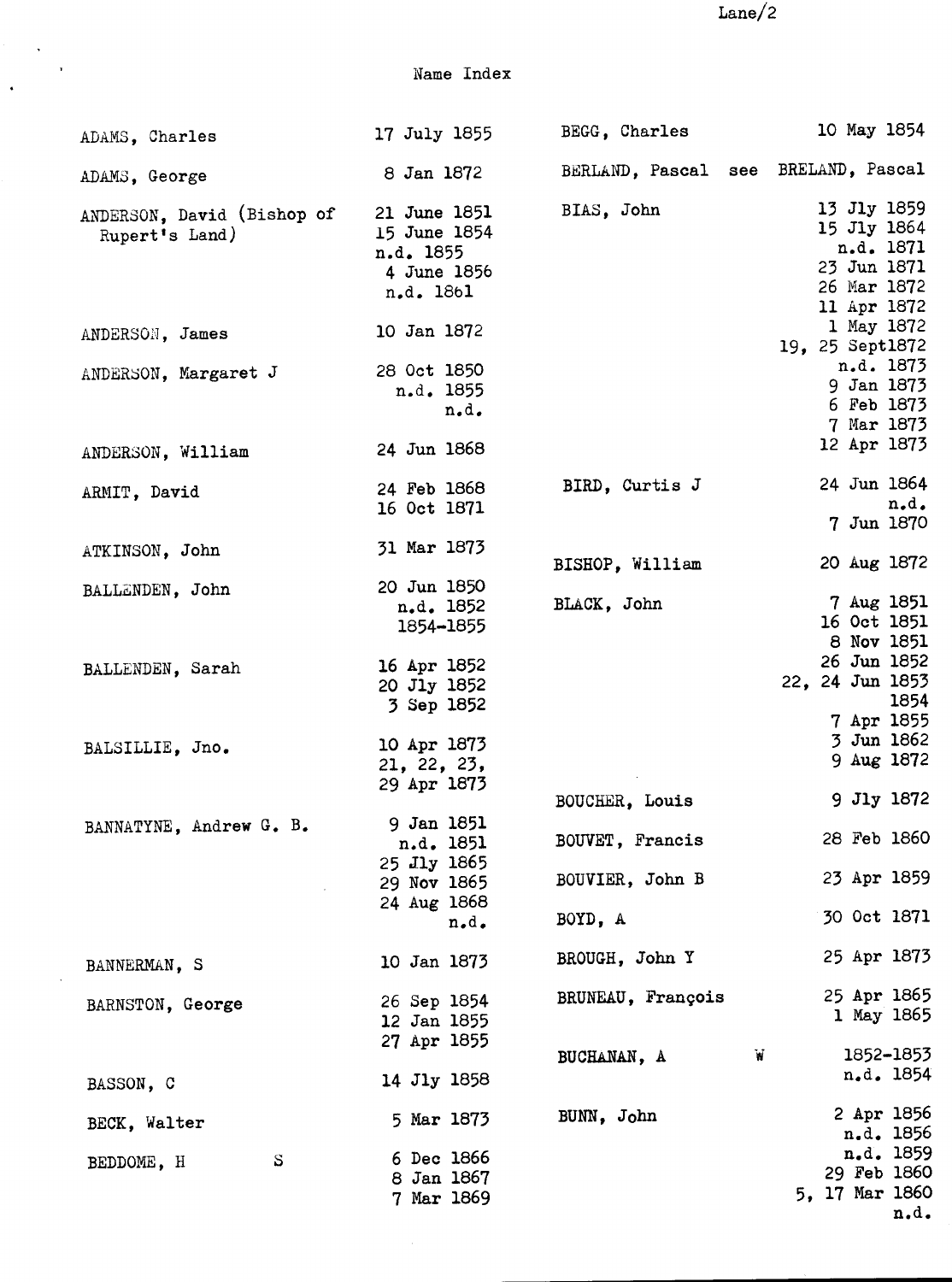$Lane/3$ 

| BURDICK, R<br>$\overline{\phantom{0}}$                                                                        |                                        |                                                                             | 1 Nov 1866            | COCHRANE, Thomas  |              | 12 Nov 1859                                               |                          |
|---------------------------------------------------------------------------------------------------------------|----------------------------------------|-----------------------------------------------------------------------------|-----------------------|-------------------|--------------|-----------------------------------------------------------|--------------------------|
| Hamlyn<br>BURNELL, J                                                                                          |                                        | 23 Apr 1873<br>17 May 1873                                                  |                       |                   |              | 7 Feb 1860<br>14 Dec 1860                                 | n.d.                     |
| CAMPBELL, Robert                                                                                              |                                        | 18 Aug 1864<br>8, 12 Nov 1866<br>14 Feb 1867                                |                       | COCHRANE, Henry   |              | 3 Jun 1865                                                |                          |
|                                                                                                               |                                        |                                                                             |                       | COCHRANE, M       | $\mathbf{A}$ |                                                           | n.d.                     |
| Catholic Church<br>Convent of St. Boniface<br>Hospital Gen.<br>Végréville, V<br>Kavanagh, F<br>Soeur Youville | 22 Jun 1865<br>$\overline{\mathbf{H}}$ | 16 Mar 1865<br>31 Oct 1865<br>29 Jan 1867<br>17 Aug 1868<br>12, 15 Sep 1868 |                       | COCHRAN, William  |              | 8 Mar 1852<br>Jly-Aug 1857<br>May-Jun 1858                | 1853<br>1859<br>$n_*d_*$ |
|                                                                                                               |                                        | 16 Jly 1872                                                                 |                       | COLVILE, Eden     |              | 4 Dec 1850<br>31 May 1852                                 |                          |
| CHENIER, F                                                                                                    |                                        | 30 Aug 1872<br>14 Mar 1873                                                  |                       | COOK, G           |              | 6 Oct 1868                                                |                          |
| CHRISTIE, Alexander                                                                                           |                                        | 29 May 1848                                                                 |                       | CORBETT, A        |              |                                                           | $n_{\bullet}d_{\bullet}$ |
|                                                                                                               |                                        | 5 Dec 1860<br>19, 21 May 1863                                               |                       | CORBETT, G        | $\mathbf{v}$ | 6 Dec 1853                                                |                          |
| CHRISTIE, Mary                                                                                                |                                        | 30 Jan 1854<br>29 Jun 1854                                                  |                       | CORCORAN, Thomas  |              | 22, 30 Jun 1845<br>28 Aug 1845                            | Jan 1846                 |
| CHRISTIE, William Joseph 21, 23 May 1856<br>CLARE, James R                                                    |                                        | 6 Aug 1865<br>25 Jly 1866<br>24 Apr 1872<br>15 Feb 1847                     |                       | COWAN, William    |              | 10 Aug 1855<br>12 Sep 1863<br>1867-1869                   | Dec 1847<br>n.d.         |
|                                                                                                               |                                        | 28 Nov 1848<br>Nov-Dec 1861                                                 | 1865-1866<br>n.d.     | CUMMING, Robert   |              | 6 Jan 1851<br>28 Aug 1851<br>3 Jan 1852<br>1853-1855      |                          |
| CLARK, William                                                                                                |                                        | $Jly-Sep$ 1864<br>14 Jan 1865<br>27, 30 Oct 1866                            |                       | CUMMING, William  |              | 4 Sep 1868                                                |                          |
|                                                                                                               |                                        | 8 Dec 1866<br>27 Nov 1871<br>5 Feb 1872                                     | Feb 1867<br>1868-1869 | CURTIS, Charles   |              | 1 Apr 1865<br>18 May 1865<br>3 Jun 1866<br>3, 5 Dec 1866  |                          |
|                                                                                                               |                                        |                                                                             | Apr 1872              | DALLAS, A         | G            | 5 Jun 1863                                                |                          |
| CLOUSTON, James S                                                                                             |                                        | 21 Jun 1845<br>28 Jly 1845<br>1 Jun 1846<br>30 Mar 1849<br>24 Jan 1854      |                       | DAVIS, George     |              | 8 May 1864<br>9 Feb 1869<br>27 Mar 1869<br>6, 26 Apr 1869 |                          |
|                                                                                                               |                                        | 1, 28 Nov 1854                                                              | 1855                  | DENHOLM, Andrew V |              | 16 Jly 1872                                               |                          |
|                                                                                                               |                                        |                                                                             | May 1856              | DENNIS, G         |              | 11 Mar 1873                                               |                          |

 $\frac{1}{2} \frac{1}{2} \frac{1}{2} \frac{1}{2} \frac{1}{2}$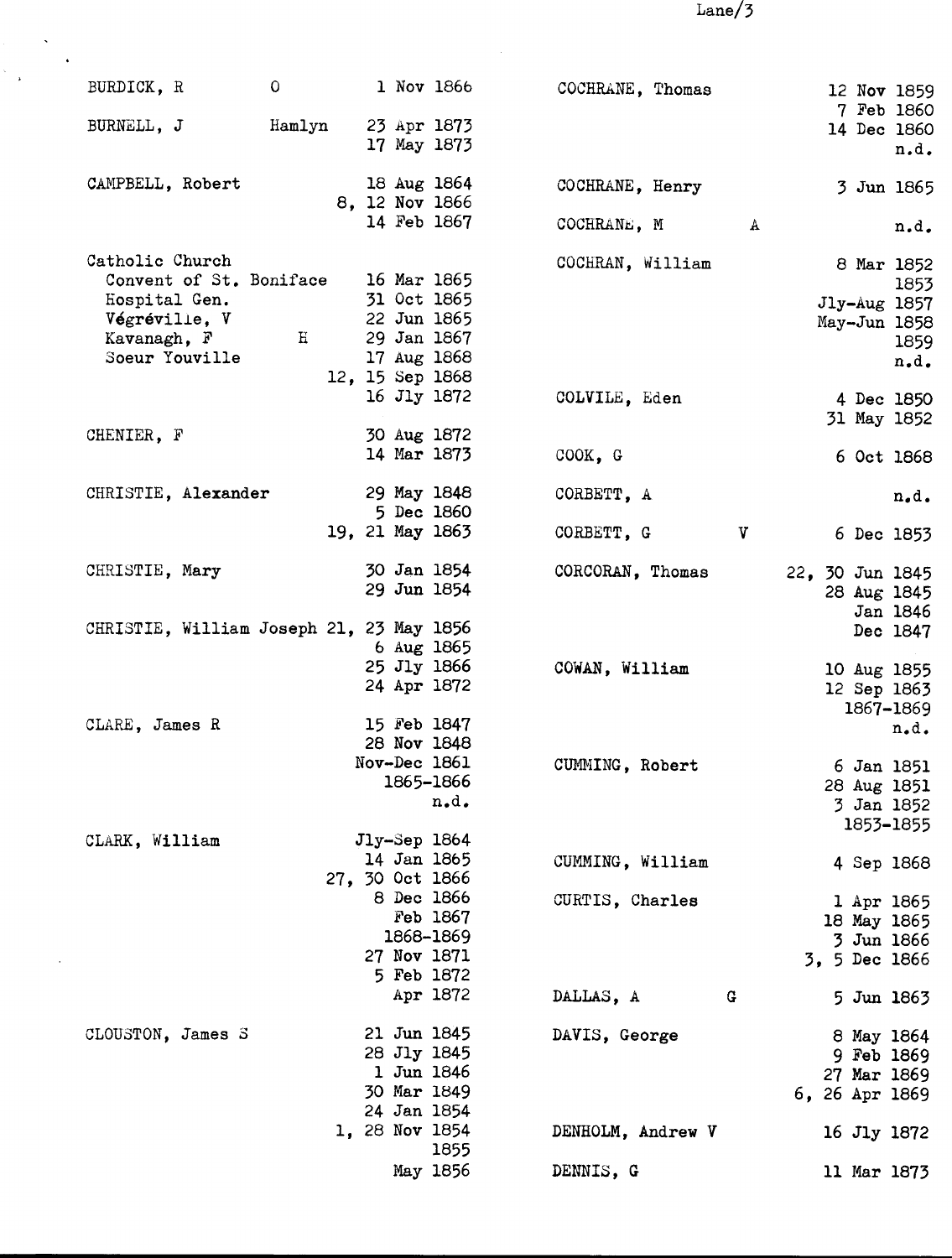$\mbox{Lane}/4$ 

 $\hat{\mathcal{A}}$ 

| DOUGLAS, James               | 3 Aug 1849                 | INKSTER, Colin                      | 4 Apr 1873                 |      |
|------------------------------|----------------------------|-------------------------------------|----------------------------|------|
| FIELD, Edward                | 8 Sep 1871<br>17 Apr 1873  | INNIS, Robert                       | 18 Nov 1851                |      |
|                              | 17 May 1864                | ISBISTER, James                     | 25 Aug 1851                |      |
| FINLAYSON, Nicol             | 19 Jun 1854                | KAPOW, A                            | 23 Sep 1867                |      |
| FORBESTER, John              | 16 Jly 1859                | KENNEDY, Jane                       | 24 Jun 1852                |      |
| FORTESCUE, J                 | 1856-1859                  | KENEEDY, Robt                       | 1 Jun 1846<br>2 Feb 1848   |      |
| GARDINER, Joseph P           | 9 Mar 1867<br>n.d.         | LA GUICHE, Count Chas de n.d. 1851  |                            |      |
| GARRICK, John                | 28 Apr 1857                |                                     | 17 Jun 1851                |      |
| GARROTT, Charles             | 20 Jan 1865                | LAFRAMBOISE, F                      |                            | n.d. |
|                              | 15 Feb 1865                | LANE family                         | 25 May 1862<br>n.d. 1872   |      |
| GEORGE, Henry                | 28 Jun 1859                |                                     | Apr 1872<br>16 Jun 1872    |      |
| (GEUTHON, Charles)           | 23 Oct 1872                |                                     | 29 Oct 1872                |      |
| GIBEAULT, Edward             | 12 Dec 1871                |                                     | 15 Nov 1872<br>23 May 1873 |      |
|                              | n.d. 1872<br>18 Feb 1873   | LANE, M [mother]                    | 6, 7 May 1853              |      |
| $\sim 10^{-1}$               | 12 Mar 1873                |                                     | 10 Feb 1854<br>15 May 1855 |      |
| GIBEAULT, William            | 30 Oct 1872                | LANE, Richard                       | 31 Dec 1844                |      |
| GLADMAN, Joseph              | 18 Sep 1844                |                                     | 18 Mar 1846                |      |
|                              | 14 Feb 1845<br>27 Sep 1845 |                                     | 11 Jan 1853                |      |
|                              |                            | LANE, William Fletcher 20 June 1850 |                            |      |
| GOWLER, William              | 25 Oct 1866<br>20 Oct 1868 |                                     | 1, 3 Jly 1855              |      |
| $\boldsymbol{r}$<br>GRANT, T | 5 Feb 1872                 | LILLIE, A                           | 4 Mar 1857                 |      |
| S<br>HALL, S                 | 4 Jan 1846                 | LINKLATER, Magnus                   | 18 Jly 1849<br>17 Dec 1850 |      |
| HARGRAVE, James J            | 1871                       |                                     | 12 Jly 1851                |      |
| HARRIOTT, John Edward        | 30 Jun 1854                |                                     | 28 Feb 1852<br>11 May 1852 |      |
|                              |                            |                                     | 24 Jun 1853<br>1854-1867   |      |
| A<br>HARRISON, D             | n.d. 1854                  |                                     |                            |      |
| HAVOIE, Father               | 12 Mar 1873                | LOCKHART, James                     | 22 Mar 1852<br>16 Jun 1854 |      |
| H<br>HORNE, H                | 9 May 1843                 |                                     | 29 Jun 1854                |      |
| $\mathbb D$<br>HORNE, P      | g May 1843                 |                                     | 16 Sep 1855<br>3 Dec 1855  |      |
|                              | 21 Mar 1861                |                                     |                            |      |
| HUNTER, James                | 11 Dec 1851                | LOGAN, Nathaniel                    | 10 Oct 1850<br>6 Mar 1851  |      |
|                              | 7 Jan 1853                 |                                     | 8 Sep 1851                 |      |
|                              | 5 Aug 1854                 |                                     | 8 Apr 1853                 |      |

 $\frac{1}{2}$ 

 $\langle \rangle$ 

 $\ddot{\phantom{0}}$ 

 $\ddot{\phantom{0}}$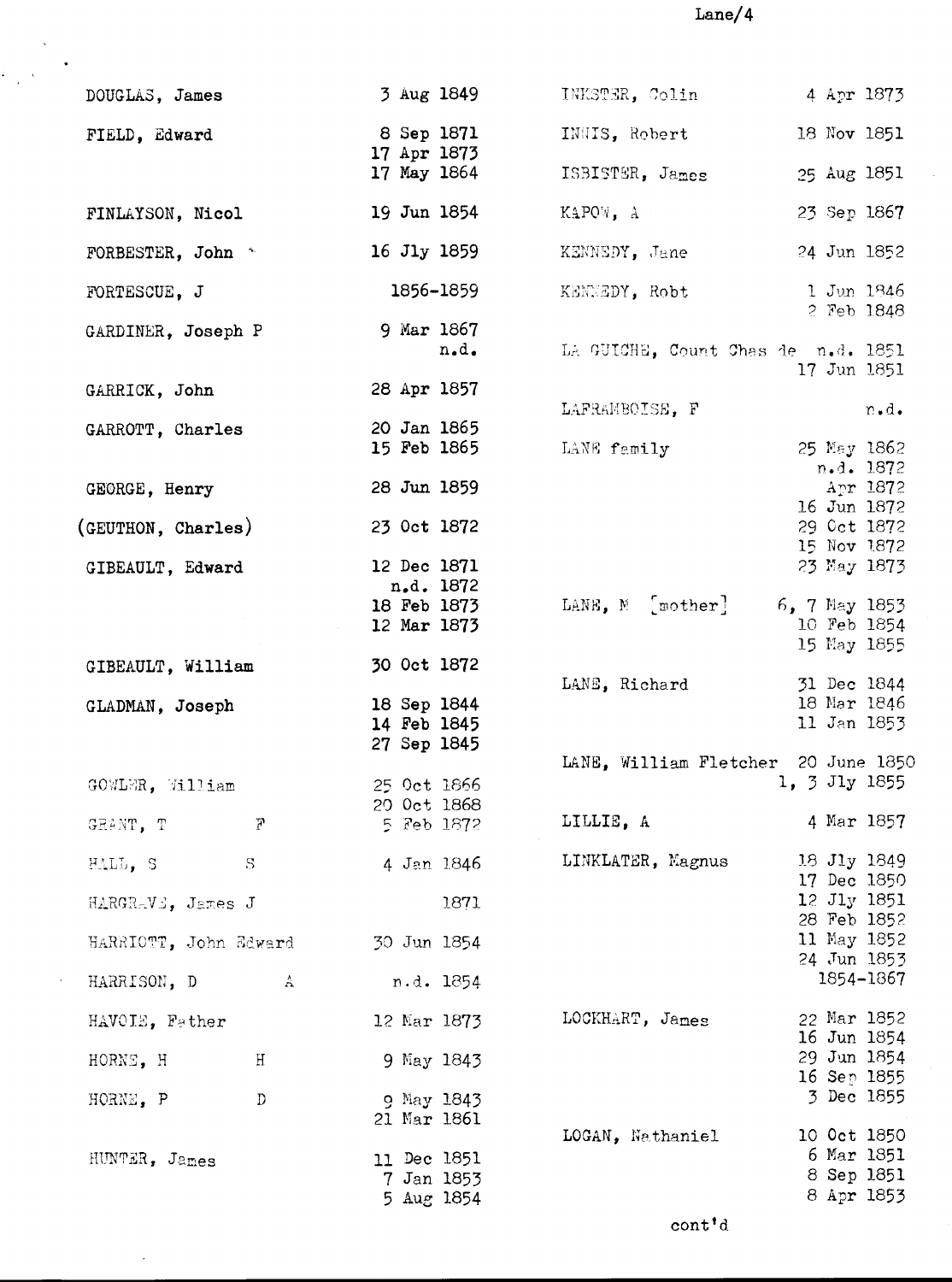# $\mathtt{Lane}/5$

| LOGAN, Nathaniel (cont'd) |                      | 1854–1855<br>13 Feb 1856<br>10, 20 Nov 1857 | MCKENZIE, P                | 21 Feb 1846<br>n.d. 1855               |
|---------------------------|----------------------|---------------------------------------------|----------------------------|----------------------------------------|
|                           |                      | 21 Mar 1863                                 | MCKENZIE, Roderick, Sr.    | 22 Jan 1850<br>26 Oct 1850             |
| LOWMAN, M                 |                      | 14 Aug 1865<br>22 Jly 1872                  |                            | 10 Feb 1851<br>7 Apr 1851<br>n.d. 1853 |
| LYNCH, Walter             |                      | 20 Mar 1872                                 |                            | 30 May 1853<br>13 Mar 1854             |
| MCCORRISTER, James        |                      | 22 Apr 1865                                 |                            | 1 Jly 1854<br>22 Jun 1855              |
| MCDERMOT, Andrew          |                      | n.d. 1855<br>7 Dec 1864                     |                            | 26 Mar 1857                            |
|                           |                      | n.d. 1859                                   | MACKENZIE, Samuel          | n.d. 1853                              |
|                           |                      | 11, 23 Apr 1859                             |                            |                                        |
|                           |                      | n.d.                                        | MCLENAGHEN, James          | 5 Dec 1871                             |
| MCDONALD, Archibald       |                      | 11 May 1858                                 | MCLEOD, Kenneth            | 29 Feb 1872                            |
|                           |                      | 16 Sep 1868                                 |                            | 20 May 1872                            |
|                           |                      | 7 Jun 1872                                  |                            |                                        |
|                           |                      |                                             | MCMICKEN, G                | 11 Dec 1871                            |
| MCGILLIS, Cuthbert        |                      | 15 Jly 1866                                 |                            |                                        |
|                           |                      |                                             | MCMURRAY, William          | 5 Jun 1854                             |
| MCKAY, Duncan             |                      | 23 Jan 1873                                 |                            | Aug-Sep 1856<br>1, 10 Aug 1857         |
| MCKAY, Edward             |                      | Jun 1868                                    |                            | 27 Sep 1871<br>n.d.                    |
| MCKAY, James              |                      | 25 May 1858                                 |                            |                                        |
|                           |                      | 28 Aug 1866                                 | MCRAE, Charlot             | n.d.                                   |
|                           |                      | 22 Sep 1866                                 |                            |                                        |
|                           |                      | 7, 15 Dec 1866                              | MCTAVISH, John H           | 1861-1873                              |
|                           |                      | 14 Nov 1868                                 |                            |                                        |
|                           |                      | 4 Sep 1871                                  | MCTAVISH, William          | 24 Aug 1852                            |
|                           |                      | 28, 31 May 1872                             |                            | 22 Nov 1854                            |
|                           |                      | 24 Jly 1872                                 |                            | 1857-1867                              |
|                           |                      | 13 Sep 1872                                 | Manitoba Agricultural Assn | 1 Aug 1871                             |
| MCKAY, John D             |                      | 10, 18 Feb 1867                             |                            |                                        |
|                           |                      | 16 May 1868                                 | Margaret                   | n.d. 1872                              |
|                           |                      |                                             |                            | $n \cdot d \cdot$                      |
| MCKAY, William            |                      | 12 Oct 1860                                 |                            |                                        |
|                           |                      | 10 Oct 1861                                 | MASON, William             | 19 Jly 1854                            |
|                           |                      |                                             |                            | 28 Jly 1854                            |
| MCKENNEY, H               | M                    | 27 May 1868                                 |                            | 27 Jun 1855                            |
| MCKENZIE, A               | $\mathbf{R}^{\circ}$ | 13 Nov $[1868]$                             | MATHESON, Alexander        | 20 Aug 1868                            |
| MCKENZIE, Hector          |                      | $22\pi y$ 1872<br>9 Jun 1873                | MATHISON, Duncan           | 16 Jan 1863                            |
|                           |                      |                                             | Merchants Bank of Canada   | 14 Dec 1872                            |
| MCKENZIE, Jane            |                      | 10 Feb 1851                                 |                            | 10 Feb 1873                            |
|                           |                      | 13 Oct 1853                                 |                            |                                        |
|                           |                      | n.d. 1853                                   | MILES (Mrs.)               | 3, 4 Aug 1852                          |
|                           |                      | n.d. 1854                                   |                            |                                        |
|                           |                      | 18 Aug 1854                                 | MILES, Robert S            | 17 Jun 1845                            |
|                           |                      | n.d. 1855                                   |                            | 28 Jly 1845                            |
|                           |                      | 16 Feb 1855                                 |                            | 15 Jan 1847                            |
|                           |                      | n.d.                                        |                            |                                        |

 $\begin{array}{c} \mathbf{y} \\ \mathbf{y} \\ \mathbf{y} \end{array}$ 

 $\ddot{\phantom{a}}$ 

 $\bar{\star}$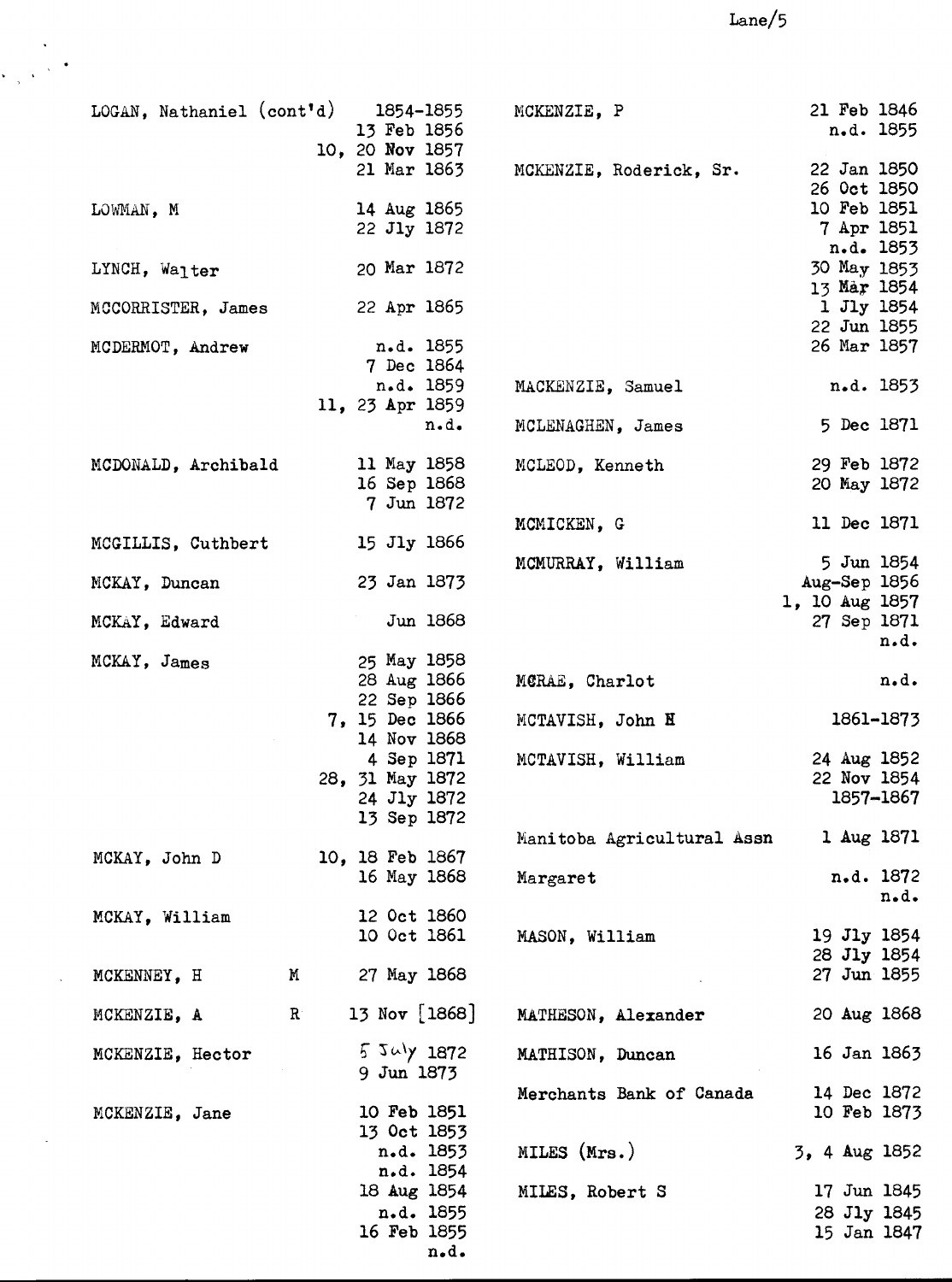$Lane/6$ 

| MONKMAN, John                       | 7 Mar 1856                    | SMELLIE, W               | 15 Feb 1847                             |
|-------------------------------------|-------------------------------|--------------------------|-----------------------------------------|
| MORRIS, Robert                      | 27 Aug 1849<br>31 May 1850    | SMITH, Donald A          | 7 Nov 1871<br>21 Apr 1872<br>7 May 1872 |
| MOWAT, M                            | n.d. 1851                     |                          | 6, 25 Jly 1872                          |
| MURRAY, Alexander Hunter 6 Apr 1859 | 11 Jun 1864                   | SMITH, Robert R          | 4 Sep 1871                              |
| NELSON, Daniel                      | 26 Aug 1871                   | SMITH, William Gregory   | 26 Feb 1852<br>29 Mar 1852              |
| NESS, Anton                         | 26, 31 Mar 1869               |                          | 31 Jan 1856                             |
| OSBORN, Edward C                    | 25 Jan 1858                   | SPENCE, Archibald        | 6 Dec 1871                              |
| PELLY, Augustus Edward 1851-1854    |                               | SPENCE, David            | 23 Aug 1869                             |
| POWER, Michael                      | 10 Jan 1872<br>3, 10 Sep 1872 | SPENCER, G B             | 6 Jan 1874                              |
| RICHARDSON, John                    | 29 May 1848                   | STRUTHON, Tacitus        | 4 Dec 1871                              |
| ROSS, Bernard Rogan                 | 20 Nov 1848                   | SUTHERLAND, Robertald    | 24 Jun 1872                             |
|                                     | 25 Nov 1849                   | SWANSTON, John           | 1 May 1847<br>15 Apr 1848               |
|                                     | 28 Nov 1850<br>n.d.           |                          | 14 Aug 1854                             |
|                                     |                               |                          | 3 Dec 1854                              |
| ROSS, Donald                        | 21 Mar 1849                   |                          | 1855-1857                               |
|                                     | 18 Jly 1849                   |                          |                                         |
|                                     | 21 Jan 1852                   | TACHE, Alexandre Antonin | 30 Jly 1851                             |
|                                     | n.d. 1855                     | B                        | n.d. 1856                               |
|                                     | 26 Jly 1855                   | THIBAULT, J              | 15 Jun 1859                             |
|                                     | n.d.                          |                          | 2 Mar 1860                              |
| ROSS, Roderick                      | 20 Aug 1861                   |                          | May-Jun 1863                            |
|                                     |                               |                          | May, Sep 1865                           |
| ST. JOHN, Molyneux                  | 27 Apr 1872                   |                          | 24 Feb 1866                             |
|                                     |                               |                          | 3 Mar 1867                              |
| SCHULTZ, Jno.                       | 8 May 1865                    |                          | 4 Feb 1867                              |
|                                     |                               |                          | 19 Mar 1868                             |
| SETTER, James, Sr.                  | 19 Mar 1866                   |                          | 4 May 1868<br>n.d.                      |
| H<br>SHARPE, W                      | 23 Feb 1860                   | THOM, Adam               | 1850-1853                               |
| SIMONET, Laurens                    | 7 May 1865                    | THORBURN, Dr.            | 28 May 1864                             |
| SIMPSON, Sir George 16 Jun 1851     |                               | TURNER, Richard          | 25 Apr 1855                             |
| SINCLAIR, James 24, 25 Oct 1860     | 1861–1866                     | VIVIER, Bernard          | 28 Mar 1873                             |
|                                     |                               |                          |                                         |
| SINCLAIR, William                   | 1853<br>27 Mar 1854           | WAGNER, W                | 5 Apr 1872                              |
| SLATER, James                       | n.d. 1871                     | WATT, A<br>S             | 29 Jan 1867<br>4 Feb 1867               |

 $\mathcal{L}_{\text{max}}$ 

 $\ddot{\phantom{a}}$ 

 $\hat{\vec{r}}$